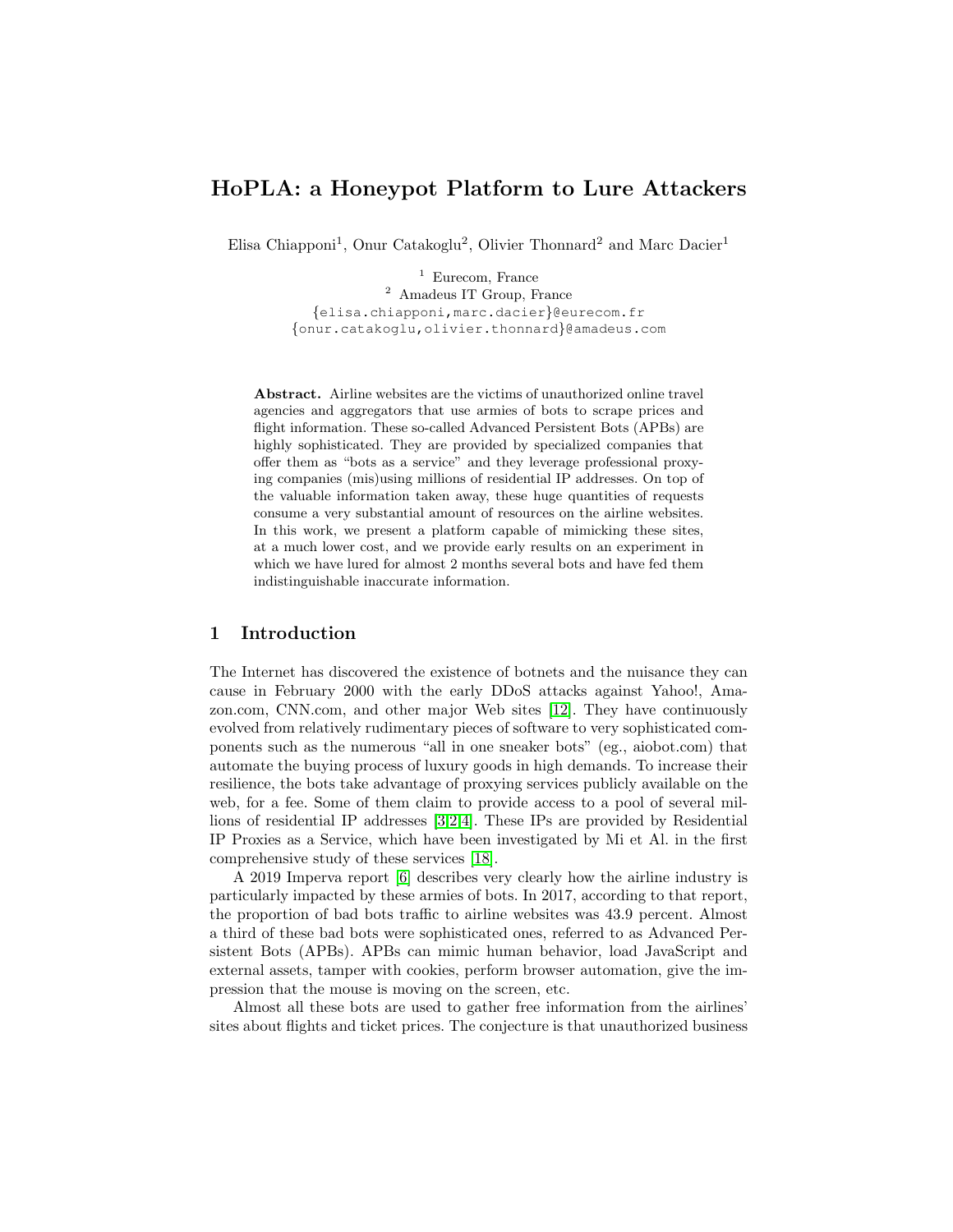intelligence companies, online travel agencies, and data aggregators are beyond such bots activities because a large part of their business relies on web scraping. They harness information, increasing dramatically the number of requests to be served by airlines' websites while the number of seat bookings remain stable. This increases the so-called "look-to-book" ratio which sales and revenue management departments pay attention to. The damages to the business model, as well as the costs incurred to support these bot requests, explain the explosion of a whole new ecosystem of anti-bots techniques. A very recent publication [\[7\]](#page-9-5) has shared insights on the design and implementation of 15 popular commercial anti-bot services.

An arms race exists between bot makers and anti-bot providers: as soon as a family of bots is blocked, their operators replace them with a new one which defeats the protection for a varying amount of time. To gain the upper hand against the bots, we propose a platform where identified bots are provided inaccurate information, at a cheap cost for the data service provider, so that the attackers are the ones consuming needlessly their resources without any hope for a return on their investment.

To present our work, the paper is structured as follows. In Section [2,](#page-1-0) we describe the problem we try to solve and the contributions we make. Section [3](#page-2-0) offers a brief review of the state of the art. Section [4](#page-3-0) describes the experimental environment we have used. Section [5](#page-5-0) offers and discusses early results. Finally, we conclude in Section [6](#page-8-0) with ideas for future work.

## <span id="page-1-0"></span>2 Problem definition and contributions

We have had the opportunity to look at web sites operated by a major IT provider for the airline industry. These sites are protected by one of the leading commercial anti-bots service, placed in front of them. These services check the origin and the fingerprints associated with each request against a large number of "signatures"[1](#page-1-1) .

An action (block/captcha[\[30\]](#page-10-1)/accept) is associated with each signature. It is noteworthy that some requests do match a signature but are allowed to pass through. This is typically the case when the confidence in a bot-issued request is too low. However, as more requests are issued by the same IP, the confidence score can evolve, and, typically after one hundred requests or more, the requester might eventually be blocked, as experimentally observed in [\[7\]](#page-9-5).

Having observed the competing efforts of bots and anti-bots, we have gained the following insights that led to the work presented in this paper:

 $-$  Blocked bots die: As soon as a certain type of bot is blocked, the traffic associated with that bot disappears. In other words, the anti-bot will have no match anymore against that signature. This means two things about the bot operators. First, they continuously verify the stealthiness and efficacy of

<span id="page-1-1"></span> $1$  This is a very simplified explanation due to the lack of space; we refer the interested reader to [\[28\]](#page-10-2) for more information on the topic.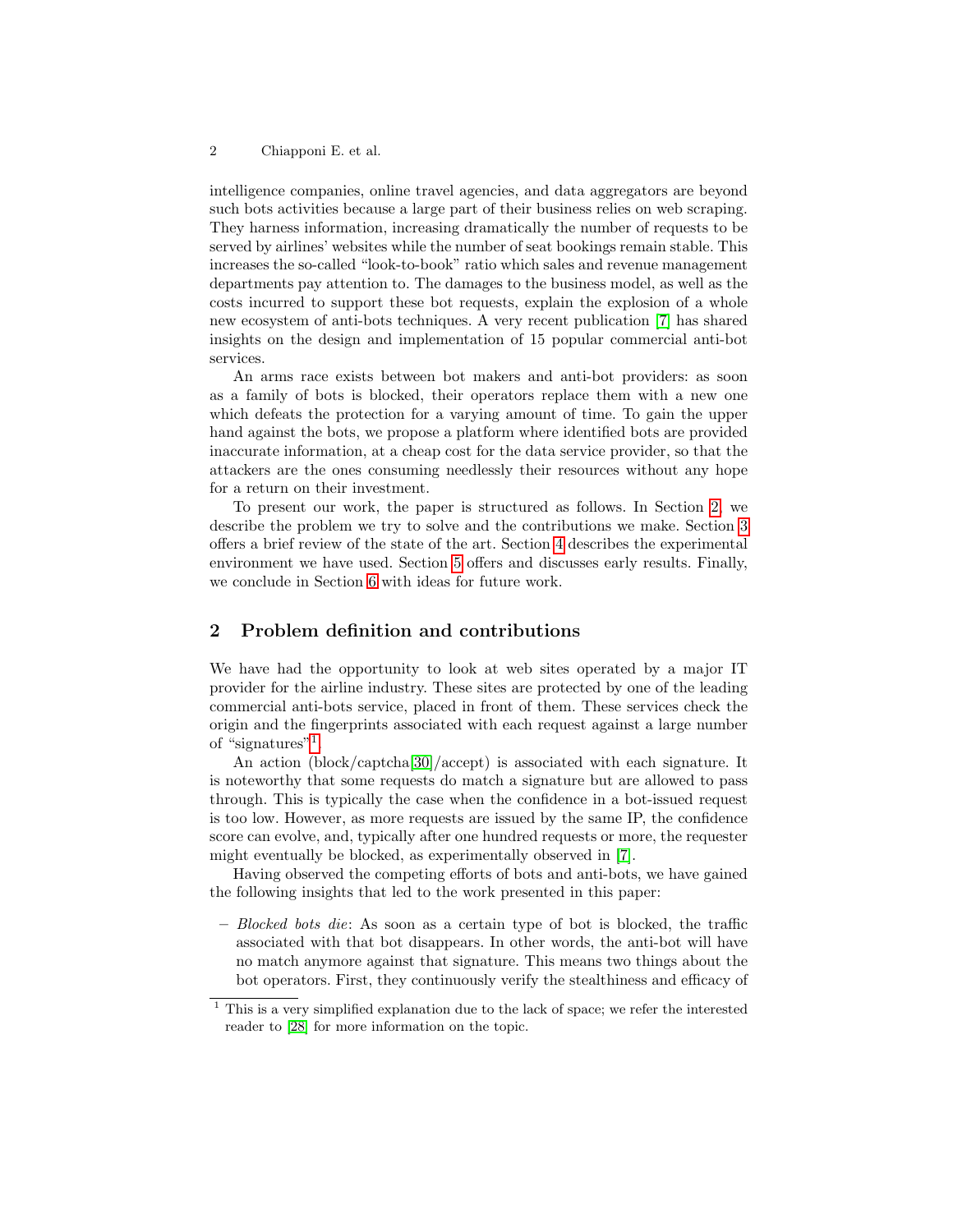their bots. They do not waste their resources sending requests that do not bear fruits. Second, they can modify their bots extremely rapidly (within minutes, or even seconds) to avoid the detection mechanisms put in place against them.

 $-$  Harnessed information is verified: If the information provided to a bot, such as a ticket price, is quite different from the real one, once more, the traffic associated with that bot disappears, almost immediately (within minutes). This means two more things about the bot operators. First, they continuously verify the correctness of the information they harness, preventing the poisoning of their database. Second, they deduce from the feeding of incorrect information that their bots are now identified and mute them to become stealthy again.

Blocking the bots fuels the arms race, disrupts their operations for a small amount of time but, after that, renders us blind to the new armies they have formed since the bot operators pay attention and are very reactive. A better approach would be to avoid making the bot operators aware that their bots have been identified without incurring the costs associated with the real computation of a response to their requests. This is only possible by providing them an incorrect answer, yet a plausible one to avoid them understand what we do.

In this paper, we address this problem by means of a first experiment that led to the discovery of three important pieces of information:

- 1. We identify a specific class of super stealthy bots that are characterized by an extreme distribution of their activity. Most of the time, they only send a single request per day and per IP, and almost never more than two.
- 2. We show that a behavioral pattern emerges when looking at all these requests put together. This gives hope for another form of detection, on top of the browser fingerprinting approaches, based on the aggregation of all payloads sent by the distributed bots.
- 3. We show that it is possible to provide inaccurate information without being detected by the bot operators.

### <span id="page-2-0"></span>3 State of the art

The idea of deceiving an attacker to win him over is certainly not new. Sun Tzu wrote about it more than 500 years before our era in his treaty on the "art of war"[\[27\]](#page-10-3). When it comes to computer security, one of its first incarnations dates back to 1986 with the famous Cuckoo's Egg story with Cliff Stoll. A few years later, 1992, B. Cheswick told us about his "evening with Berferd" [\[9\]](#page-9-6) and, just after that, W. Venema made it possible for everyone to play with the idea with the creation of TCPWrapper [\[29\]](#page-10-4). In [\[10\]](#page-9-7), Cohen formalises the notion of deception in computers and reviews the early works on honeypots. [\[15\]](#page-9-8) provides a game-theoretical view of these deception approaches.

Since then, honeypots, honeynets and honeytokens [\[21\]](#page-10-5) have received a lot of attention. They exist in all kinds of flavors, low/mid/high interaction [\[16\]](#page-10-6). They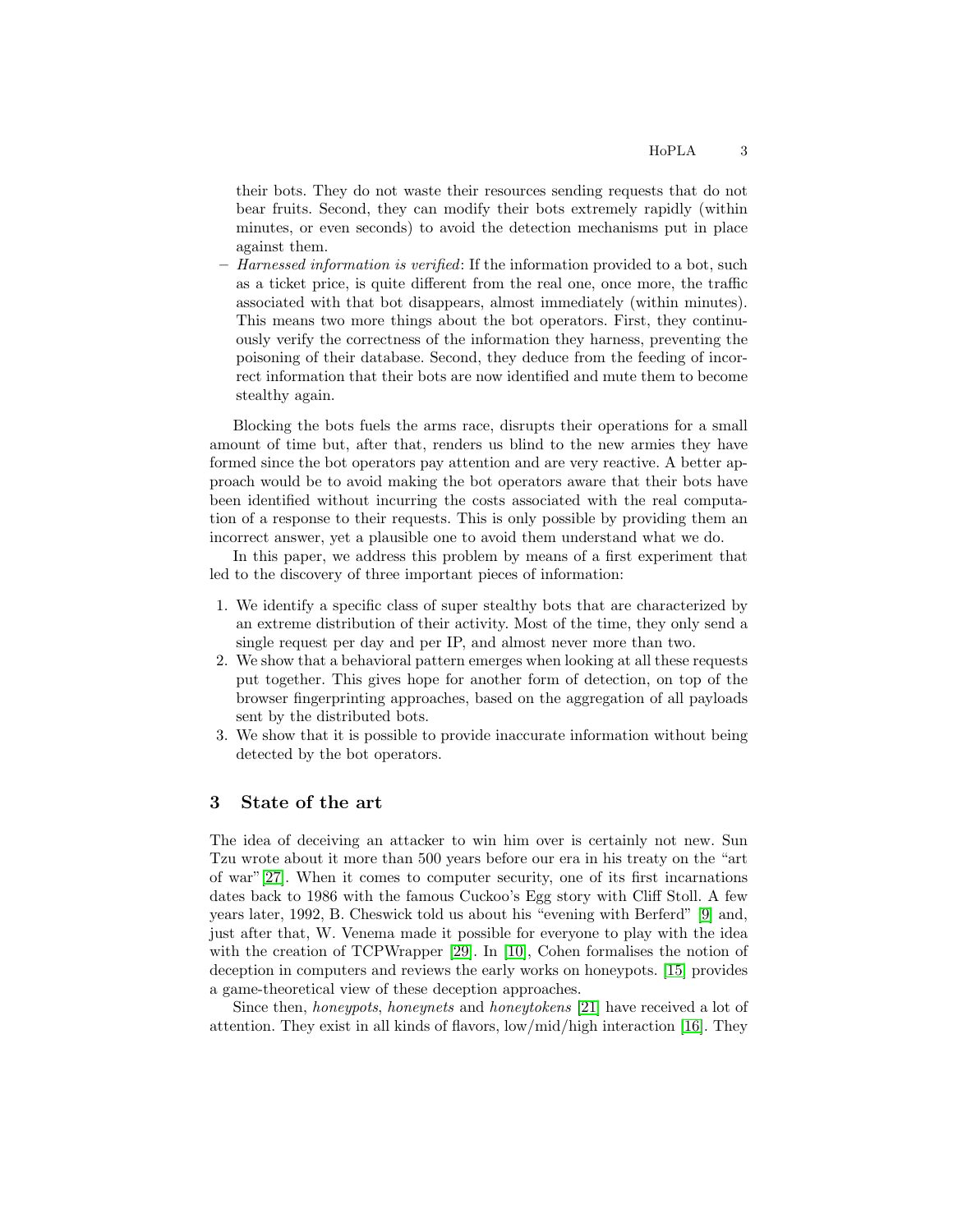are implemented from hardware and driver levels up to the application level. Some are simply collecting information about attackers to learn their modus operandi [\[22,](#page-10-7)[19\]](#page-10-8) or derive actionable knowledge about them [\[24\]](#page-10-9), possibly leading to attack attribution applications [\[25\]](#page-10-10). Others take an active role in slowing down the attackers. They are then usually called sticky honeypots, tarpits or crawler traps [\[5,](#page-9-9)[1](#page-9-10)[,11\]](#page-9-11). Web application honeypots, in particular, have received a lot of attention, with, among many others, the following interesting pieces of work [\[20](#page-10-11)[,8](#page-9-12)[,14,](#page-9-13)[13\]](#page-9-14). In particular, when it comes to bot detection, [\[17\]](#page-10-12) provides a good survey on the various works that have tried to use web-based honeypots and honeytokens against them.

Our work has been inspired by the  $Bait\mathcal{C}Switch$  Honeypots [\[5\]](#page-9-9) and the Intrusion Trap Systems [\[23\]](#page-10-13) where the authors redirect malicious traffic to a honeypot that mirrors the real site under protection. The main differences lie in the complexity of the system we have to mimic, the sophistication of the attackers to lure, and our desire to provide plausible, yet inaccurate information.

## <span id="page-3-0"></span>4 Experimental setup

We have carried out a 56 days experiment in collaboration with a major IT provider for airlines websites. The provider offers different products for the booking process. We focused our attention on a specific one, product A, for which the customer airlines build their own private website. On this domain, a user can insert information about the flight to search, such as locations and dates for the departure and return flight (if any). When the user finalizes the process, a HTTP POST request is built. Subsequently, the request is sent to the booking domain, which belongs to the IT provider.

As shown in Fig. [1,](#page-4-0) the requests do not go directly to the booking website but they pass through an anti-bot commercial solution. This artifact is used to recognize bot traffic through browser fingerprinting and mitigate it. If the request is detected as coming from a real user, the anti-bot solution redirects it to the booking domain. There, the value of the fare is computed in real-time, taking into account a huge number of variables, such as seasonal promotions and the number of seats left. This process is computationally expensive. Finally, the user receives back a web page containing the requested information.

When the request is detected as coming from a bot, custom actions can be put in place, like serving a CAPTCHA[\[30\]](#page-10-1), a JavaScript challenge, or blocking the bot.

In our setup, we implemented a new type of custom action, which consists in forwarding the request to a honeypot, as shown with a dash-line in Fig. [1.](#page-4-0) This platform, external to the IT provider environment, is capable of providing answers to requests while modifying the prices at will. The structure of the page to be served is obtained periodically from the real booking domain. Fares are retrieved thanks to an API of the IT provider. The system is able to modify the fares, insert them into the structure and send the response back. In this way,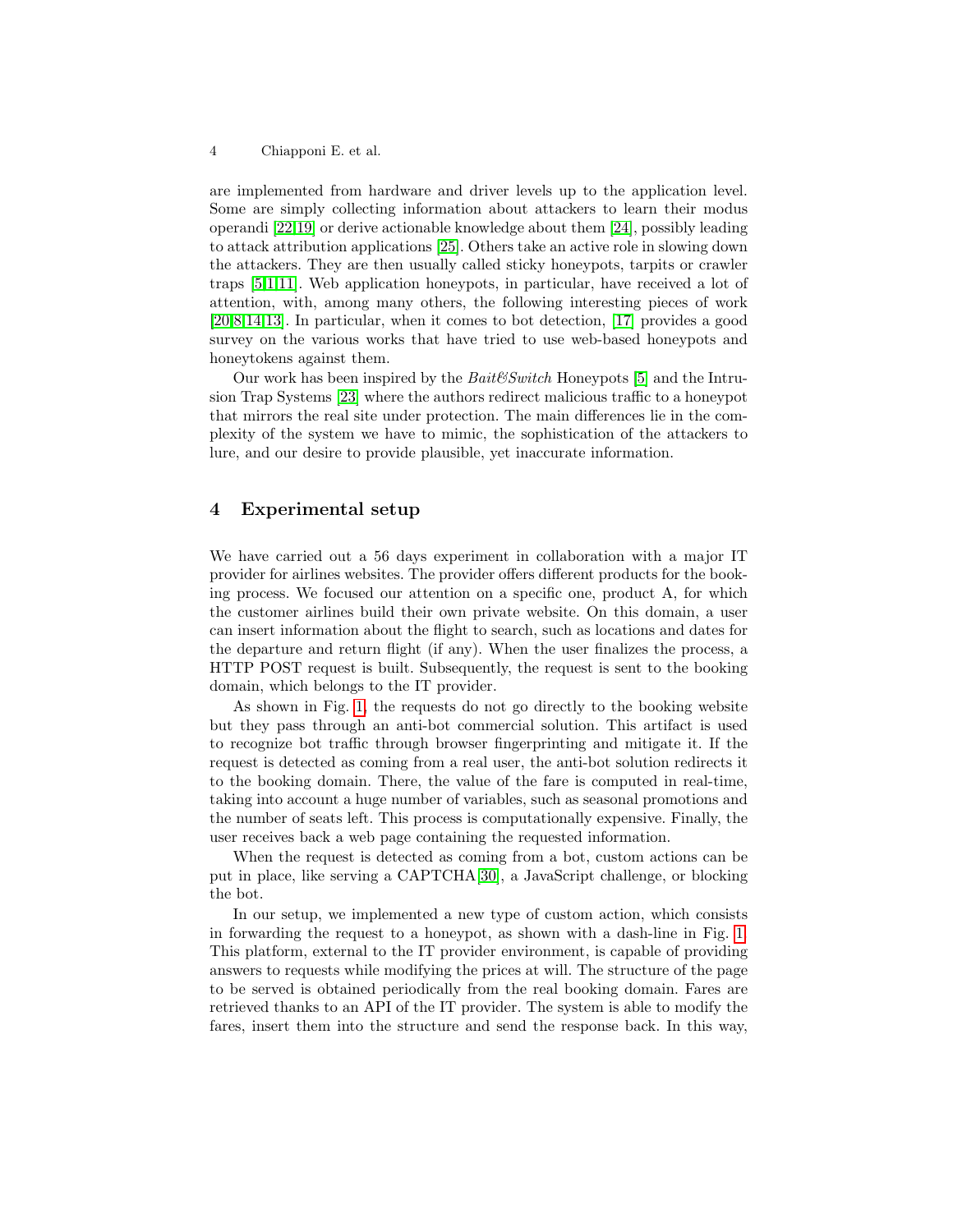

<span id="page-4-0"></span>Fig. 1. Scheme of the booking system. The dashed line shows the new addition of the honeypot into the flow.

bots receive a response with the same syntax but different prices with respect to the original one.

It is worth noting that, if a real user generates a request which is detected as a bot one, it is sent to our honeypot. When trying to proceed further in the user journey, by continuing the booking flow on the real site, the user will receive an error message. We have never observed such an error message in the normal logs during our experiment.

This work was carried out in collaboration with a specific airline company, which uses product A. In general, 1 million requests are sent daily to that airline website. The anti-bot solution usually blocks close to 40% of them.

Among the non-blocked requests, we noticed that some were labeled by a signature from the anti-bot. That signature was triggered every day, only once, during a 40 minutes window. In the period preceding the experiment, these matching requests were almost never seen completing a booking. All these elements led us to conjecture that all requests having this signature were likely false negative of the anti-bot and we have decided to investigate them further.

The anti-bot was configured in such a way that all the requests matching that signature would be forwarded to our honeypot. During the first three days of the experiments, we did provide the correct answers, to ensure that our modified setup did not generate any noticeable artefact that would have scared the bots away.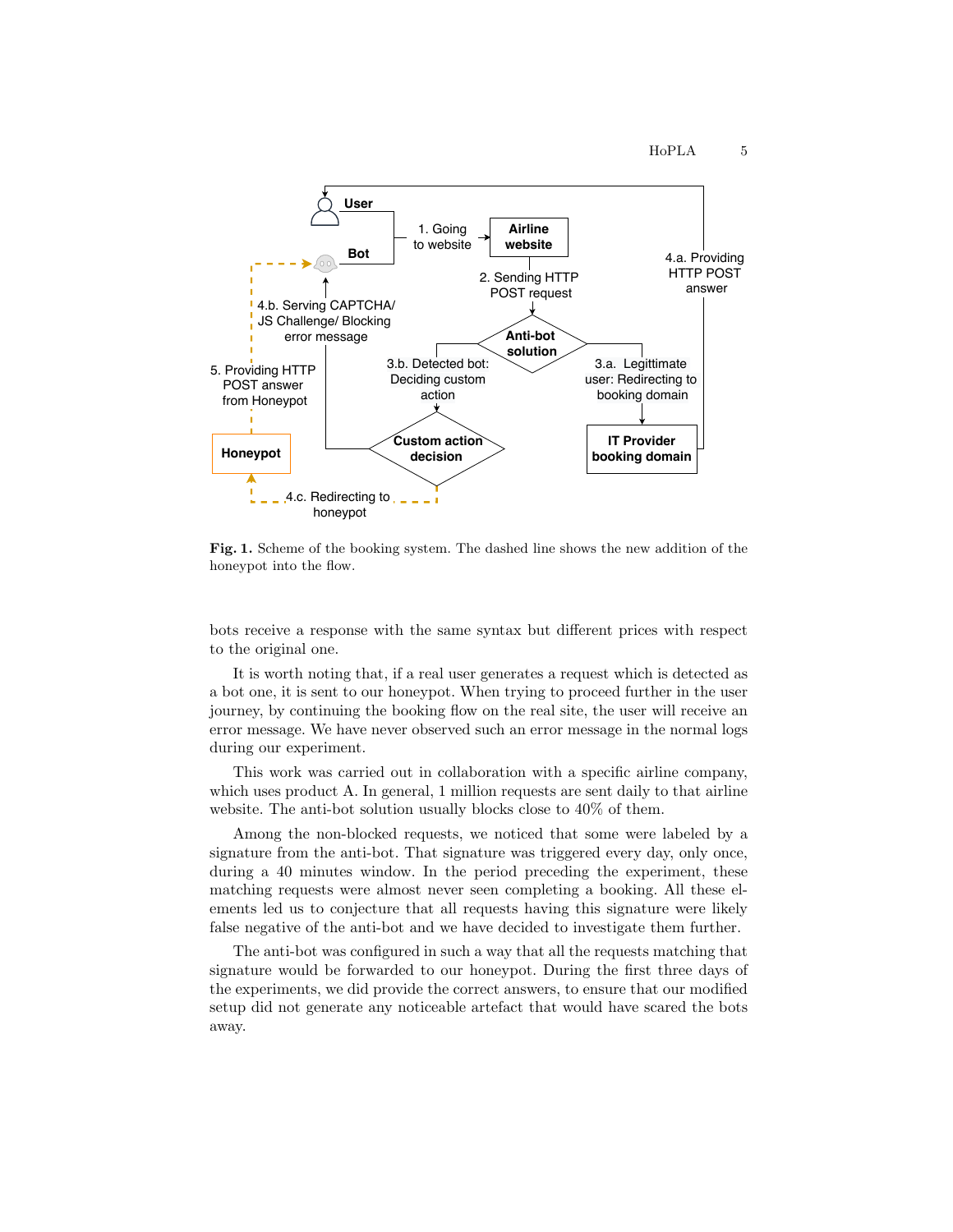After this initial observation period, we systematically increased the ticket prices by 5%, for a random selection of 10% of the requests. Due to this strategy, an observer could have noticed an anomalous fluctuation of the price in specific points in time. For example, if multiple requests with the same parameters were made in a short amount of time and just one was randomly chosen for the increase, this should have been recognised as an anomaly by a careful observer. Our goal was to understand if the bot master was actually checking for such a pattern and if a small modification of the price would have been caught.

### <span id="page-5-0"></span>5 Results

#### 5.1 Introduction

In this section, we will present the results of our experiment. First, in subsection [5.2,](#page-5-1) we will provide an overview of the retrieved traffic. Subsection [5.3](#page-6-0) will show our study of the information about flights requested by the bots.

#### <span id="page-5-1"></span>5.2 General analysis

Between the  $07/01/2020$  and the  $02/03/2020$ , the honeypot received 22,991 requests, each day within the same 40 minutes window. There was no change in behavior before and during our experiment. Changing randomly some of the values without causing their departure, we have learned that i) they do not have a ground truth to compare the returned values and ii) their plausibility check is not sophisticated enough to detect small changes, not even by correlating values collected over several days.

The matching requests have all disappeared since March 3rd, which corresponds to the day after the first COVID-19 quarantine decisions were made by the government of the country where this airline company is based. For this reason and the fact that the bot behavior did not change after the increase of the price, we believe the honeypot was not detected by the bots during the experiment.

The requests came from 13,897 different IP addresses. 88% of them made a single request per day and 97% less than 2 (see Fig. [2\)](#page-6-1)! 32% of these IPs appeared on more than 1 day which is, somehow surprising, knowing that some proxy services offer several millions of distinct IP addresses.

These IPs belong to 1,187 /16 blocks which means that, on average, there were less than 12 IPs (mis)used by bots within each  $/16$  block, *i.e.* less than 0.02% of that IP space. Furthermore, geo-localisation of these IPs indicates 790 distinct origins, in 86 different countries. This highlights how widespread the misused IPs are on the Internet.

TOR exit nodes To better understand if the IPs collected in the honeypot were involved in malicious activities during the time of the experiment, we checked if they were used in the Tor network [\[26\]](#page-10-14). We analyzed day by day if the IPs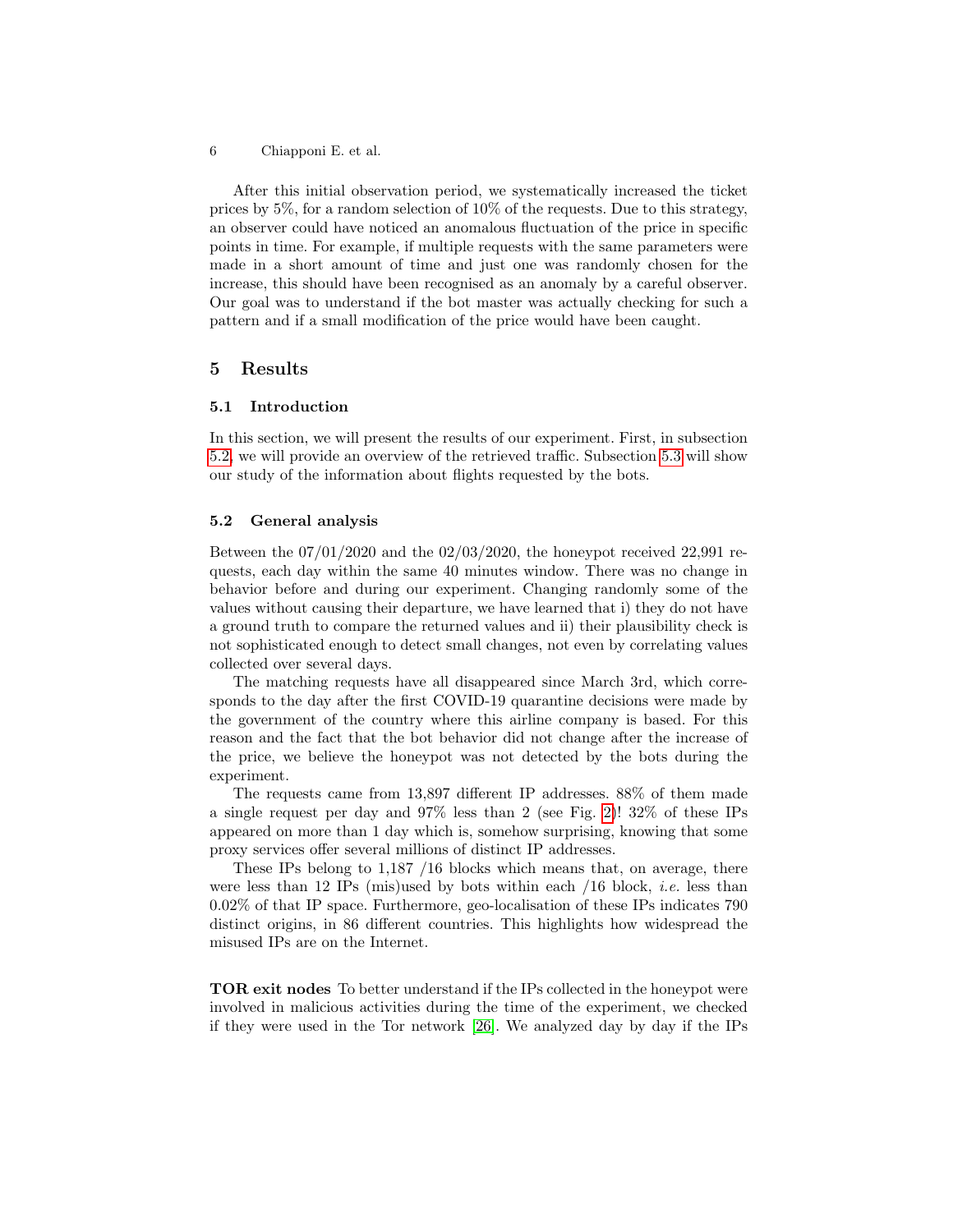seen in the honeypot were advertised as exit nodes. We discovered that 72 IPs were announced in this way in 5 different days. In Table [1](#page-6-2) we provide the details about the dates and the number of IPs found each day. It is peculiar how only 5 days close in time have witnessed this match. Our hypothesis is that the bots tried to take advantage of the tor nodes but they did not continue with this strategy.



<span id="page-6-1"></span>Fig. 2.  $\#$  of IP addresses having sent at most X requests per day

| Date               | Number of Tor Ips |
|--------------------|-------------------|
| $ 2020-02-14 $     | 12                |
| $ 2020 - 02 - 15 $ | 24                |
| $ 2020 - 02 - 18 $ | 20                |
| $ 2020 - 02 - 19 $ | 40                |
| $2020 - 02 - 24$   | 12                |

<span id="page-6-2"></span>Table 1. Number of tor exit nodes which had an IP found in the honeypot on the corresponding date.

#### <span id="page-6-0"></span>5.3 Behavioral analysis

We decided to study the payloads of the bot requests, something the anti-bot is not looking at. We found a striking similarity among them. This is consistent with the idea that they all are issued by bots obeying to the same operator for a repetitive data collection task.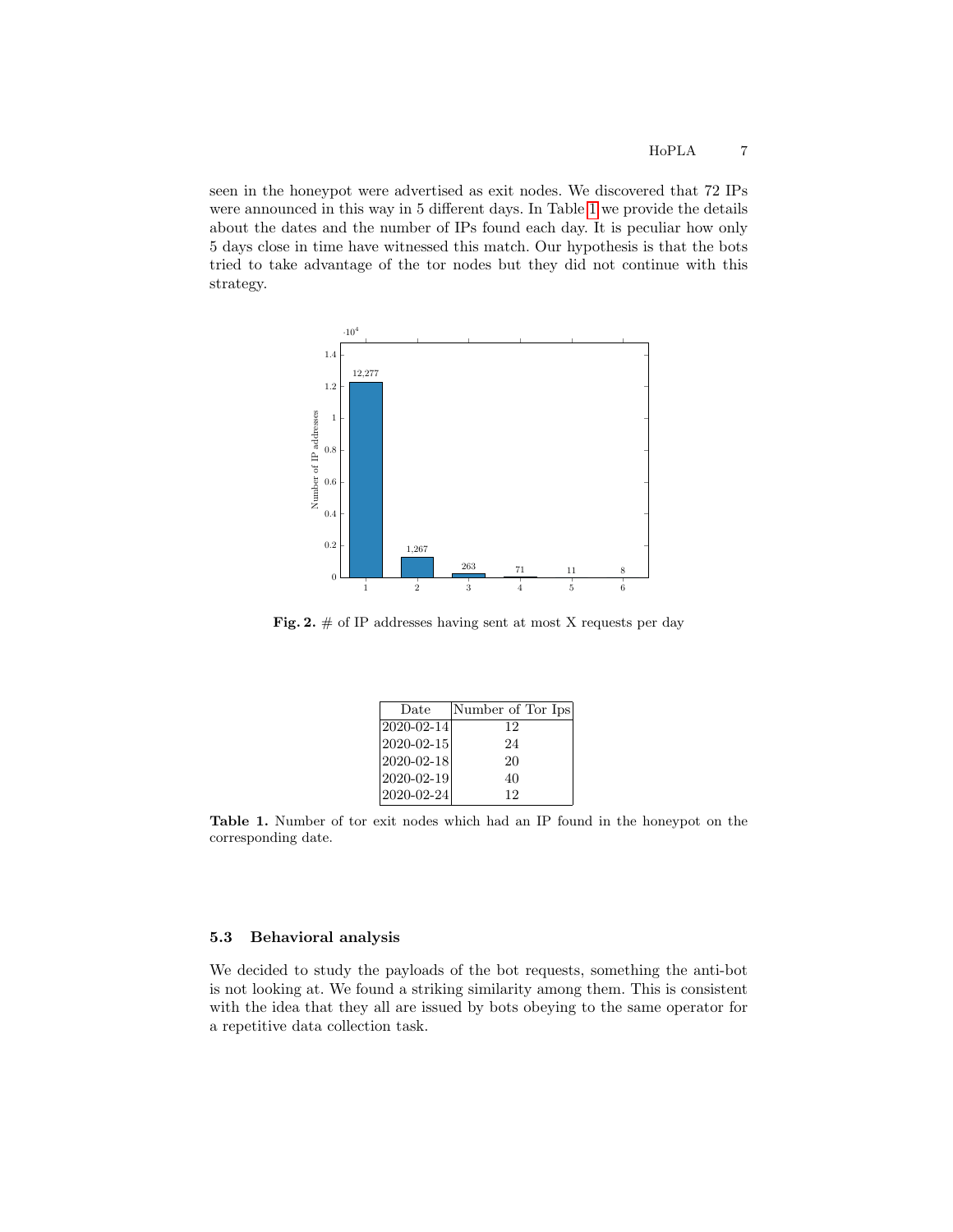The requests were interested in return flight tickets (resp. one way ) in 51.5% of the cases (resp. 48.5%) where the return date was always 7 days after the departure one. The 22,991 requests only look for 25 combinations of 16 departure and 12 arrival airports from where this airline operates flights, an extremely small fraction of the airline offers.

The time interval between the date of the request and the one of the departure was also pretty regular. It was either between 0 and 14 days or 21, 30, 45, 60, 90, 120 days. Only a few requests (48, 0.2% of the total) had different values (20, 31, 44 days) but they were also done outside the 40 minutes window and probably do correspond to a different phenomenon. In Fig. [3,](#page-8-1) we represent the distribution of these time intervals among different types of segments(combinations of one way/return flight, departure, and arrival locations). For each segment and specific interval, we calculated the number of observed requests over the 56 days of the experiment. For example, the data corresponding to the value 0 on the x-axis, represents the count of all the requests which asked for a flight departing the same day in which the request was made, thus with an interval equal to 0 days. The boxplot is built first counting, for each combination, how many requests have this interval. Then median and percentile values are calculated for this aggregated data. The same process has been repeated for intervals of all sizes. These results clearly show that the various intervals have similar distributions of values.

Fig. [4](#page-8-2) looks at this regularity from a different angle. Now, for each request date, we compute the amount of observed time intervals for all paths taken together. Similarly to the previous figure, the data corresponding to the value 0 on the x-axis represents an interval equal to 0 days. The boxplot is built counting the occurrence of this value in the requests, grouping them according to the request date. The new boxplots show the same regularity in the querying process: no matter how we look, we see the same kind and amount of queries being done, day after day. They are not identical though. If we compute the 4-tuples made of i) departure airport, ii) arrival airport, iii) time interval, iv) type of flight (one way or return), we can identify 982 distinct ones over the whole experiment, to be compared with the average 410 requests per day.

Tuples statistics Studying the occurrences of the different tuples, we found that on average each tuple is asked 23.41 times during the whole running time of the experiment. This value is pretty close to the average number of days in which a tuple is requested, which is 22.85. This shows how generally each tuple is asked just once a day at most. However, 20% of the tuples have been asked, at least on one occasion, more than once a day. The maximum number of times the same tuple has been requested on the same day is 8. Almost each day (every day but one) at least one tuple has been queried more than once. Requests asking for the same tuple are always asked in a little span of time. The maximum distance between two of them is 337 seconds (around 5 minutes and a half), the minimum is 5 seconds while the average value is 45.2 seconds.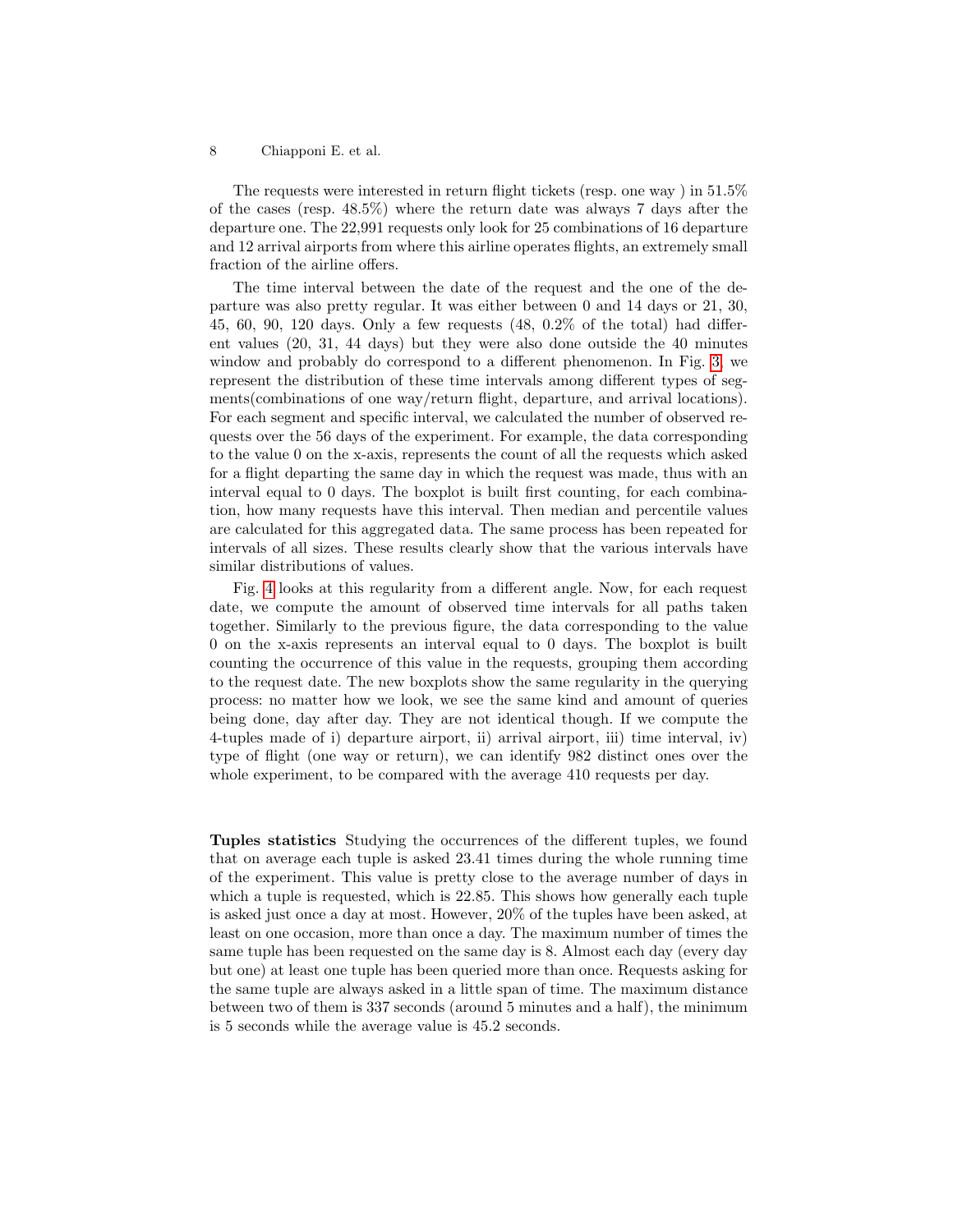This behavior is somehow peculiar because not only the same combinations are asked multiple times, but this is done in a short amount of time. One possible explanation is that a check of consistency for the prices is put in place. However, as explained before, the bot did not found discrepancies in the prices even after the 5% increase was put in place. This would mean that their threshold for an anomalous situation is higher than such value.



<span id="page-8-1"></span>Fig. 3. Boxplots representing the distribution of the intervals among different paths



<span id="page-8-2"></span>Fig. 4. Boxplots representing the distribution of the intervals among different request dates

## <span id="page-8-0"></span>6 Discussion and Conclusion

We have shown how stealthy Advanced Persistent Bots scrap the web content of an airline company by sending only one request per day and per IP. For 56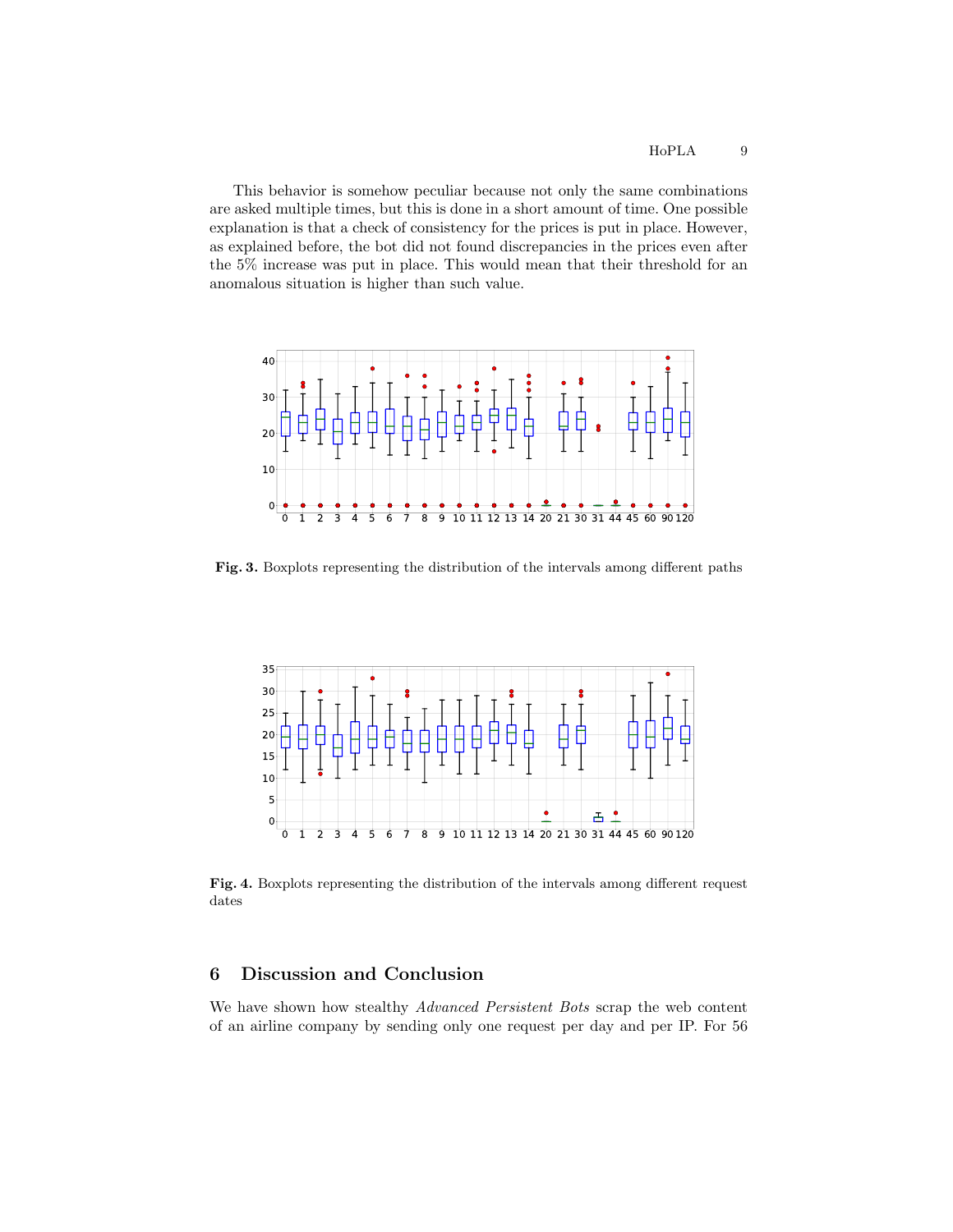days, our honeypot has served them modified prices without being detected. A substantial fraction of these IPs (32%) are reused over time and they exhibit a behavioral pattern that gives us high confidence that they all are operated by the same bot master. This opens the way for future work in two distinct directions. First of all, because of the repetition of the requests and the loose verification of the results made by the bots, we can probably serve inexpensive cached results. Some sensitivity analysis remains to be done to assess the cache refreshing rate. Secondly, a longitudinal large-scale analysis of suspicious IPs exhibiting the same behaviour may lead to a new, efficient, method to identify IP addresses to be blocked.

### References

- <span id="page-9-10"></span>1. Labrea: "sticky" honeypot and ids, [https://labrea.sourceforge.io/](https://labrea.sourceforge.io/labrea-info.html) [labrea-info.html](https://labrea.sourceforge.io/labrea-info.html)
- <span id="page-9-2"></span>2. Luminati, <https://luminati.io/>
- <span id="page-9-1"></span>3. Oxylabs, <https://oxylabs.io/>
- <span id="page-9-3"></span>4. Smart Proxy, <https://smartproxy.com/>
- <span id="page-9-9"></span>5. The Bait and Switch Honeypot, <http://baitnswitch.sourceforge.net/>
- <span id="page-9-4"></span>6. How bots affect airlines (2019), [https://www.imperva.com/resources/](https://www.imperva.com/resources/reports/How-Bots-Affect-Airlines-.pdf) [reports/How-Bots-Affect-Airlines-.pdf](https://www.imperva.com/resources/reports/How-Bots-Affect-Airlines-.pdf)
- <span id="page-9-5"></span>7. Amin Azad, B., Starov, O., Laperdrix, P., Nikiforakis, N.: Web runner 2049: Evaluating third-party anti-bot services. In: 17th Conference on Detection of Intrusions and Malware & Vulnerability Assessment (DIMVA 2020). [https:](https://hal.archives-ouvertes.fr/hal-02612454) [//hal.archives-ouvertes.fr/hal-02612454](https://hal.archives-ouvertes.fr/hal-02612454)
- <span id="page-9-12"></span>8. Catakoglu, O., Balduzzi, M., Balzarotti, D.: Automatic extraction of indicators of compromise for web applications. In: Proceedings of the 25th International Conference on World Wide Web. pp. 333–343 (2016)
- <span id="page-9-6"></span>9. Cheswick, B.: An evening with berferd in which a cracker is lured, endured, and studied. In: Proc. Winter USENIX Conference, San Francisco. pp. 20–24 (1992)
- <span id="page-9-7"></span>10. Cohen, F.: The use of deception techniques: Honeypots and decoys. Handbook of Information Security 3(1), 646–655 (2006)
- <span id="page-9-11"></span>11. Delong, M., Filiol, E., David, B.: Investigation and surveillance on the darknet: An architecture to reconcile legal aspects with technology. In: ECCWS 2019 18th European Conference on Cyber Warfare and Security. p. 151. Academic Conferences and publishing limited (2019)
- <span id="page-9-0"></span>12. Dietrich, S., Long, N., Dittrich, D.: Analyzing distributed denial of service tools: The shaft case. In: LISA. pp. 329–339 (2000)
- <span id="page-9-14"></span>13. Djanali, S., Arunanto, F., Pratomo, B.A., Baihaqi, A., Studiawan, H., Shiddiqi, A.M.: Aggressive web application honeypot for exposing attacker's identity. In: 2014 The 1st international conference on information technology, computer, and electrical engineering. pp. 212–216. IEEE (2014)
- <span id="page-9-13"></span>14. Endicott-Popovsky, B., Narvaez, J., Seifert, C., Frincke, D.A., O'Neil, L.R., Aval, C.: Use of deception to improve client honeypot detection of drive-by-download attacks. In: International Conference on Foundations of Augmented Cognition. pp. 138–147. Springer (2009)
- <span id="page-9-8"></span>15. Garg, N., Grosu, D.: Deception in honeynets: A game-theoretic analysis. In: 2007 IEEE SMC Information Assurance and Security Workshop. pp. 107–113. IEEE (2007)